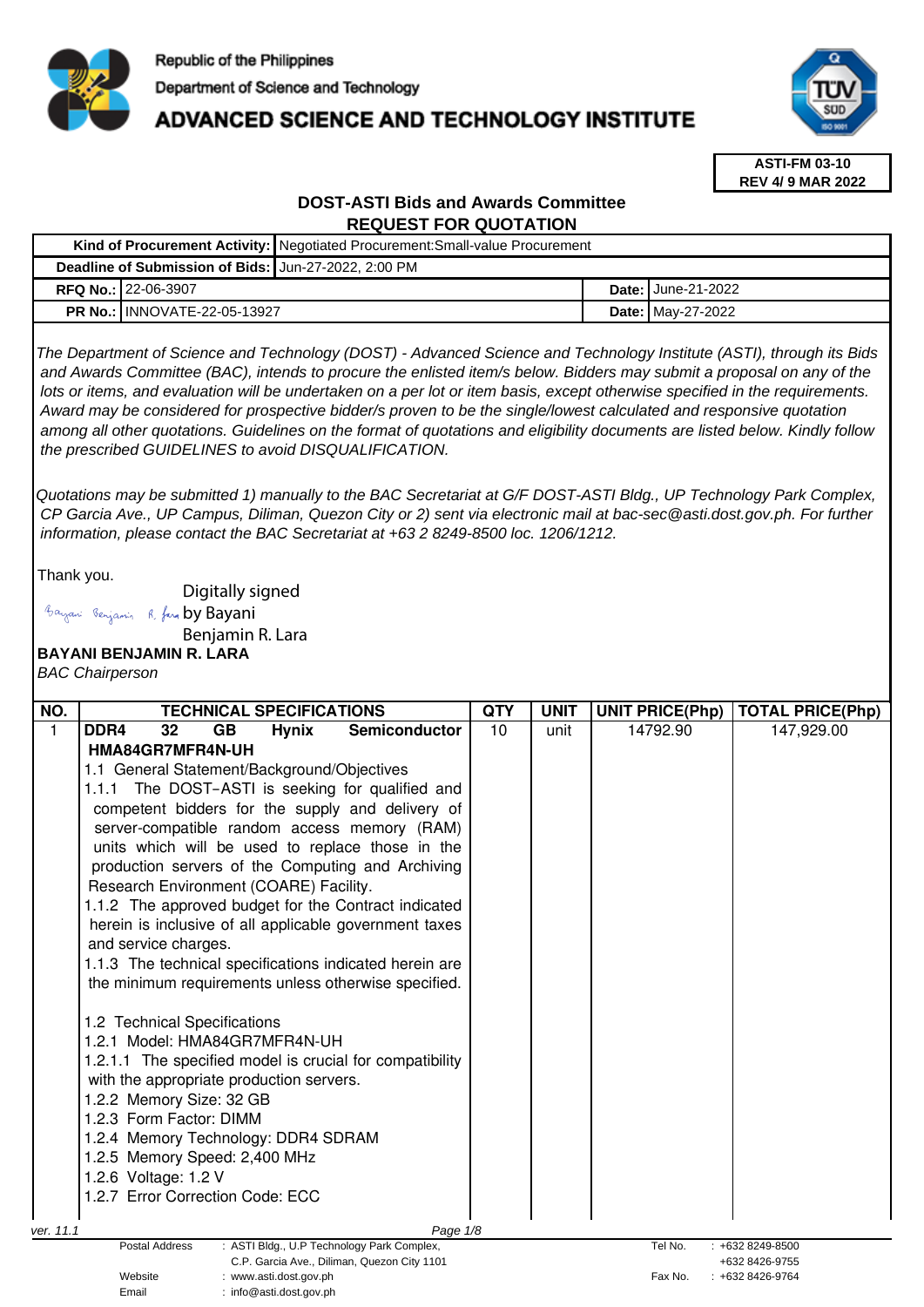|                | 1.2.8 Number of Pins: 288<br>1.2.9 Dimensions: 5.125 x 0.039 x 1.181 in<br>1.2.10 Device Supported: Server<br>1.2.11 CAS Latency: CL17<br>1.2.12 Data Width: 64 bits<br>1.2.13 Rank: 2R x 4<br>1.3 Other Documentary Requirements<br>1.3.1 The Bidder must present a certification (or its<br>equivalent) signed by the manufacturer of the Item or<br>its authorized Philippine distributor authorizing the<br>aforementioned to promote, distribute, sell, and<br>provide after-sales support for the Item.<br>1.4 Warranty and After-Sales Support<br>1.4.1 The Bidder warrants the Item against defects in<br>manufacturing and during shipping and delivery.<br>1.4.2<br>Defective and/or incorrect items shall be<br>immediately replaced by the Bidder at no additional<br>cost.<br>1.4.3 One (1) year warranty that covers defects in<br>materials and workmanship.<br>1.4.4 Five percent (5%) warranty security in the form of<br>either retention money or special bank guarantee.<br>1.4.5 The End User must be able to request support by<br>phone, e-mail, or through a website.<br>1.4.6 On-site technical support may be requested for<br>special cases or critical severity issues.<br>1.5 Payment and Delivery Terms<br>1.5.1 Delivery of the Item shall be made by the Bidder<br>within thirty (30) calendar days upon issuance of<br>Notice to Proceed (NTP).<br>1.5.2 Payment shall be processed only upon the<br>issuance of a certificate of acceptance by the End<br>User to the effect that the Item has been delivered in<br>accordance with the terms of this Contract and have<br>been duly inspected. No payment shall be made for<br>services not yet rendered or for goods, supplies, and<br>materials not yet delivered under this Contract.<br>1.5.3 There shall be a testing period of seven (7)<br>working days upon delivery to check for defects in<br>manufacturing and during shipping and delivery prior<br>to the issuance of the certificate of acceptance by the<br>End User. |   |      |          |            |
|----------------|-------------------------------------------------------------------------------------------------------------------------------------------------------------------------------------------------------------------------------------------------------------------------------------------------------------------------------------------------------------------------------------------------------------------------------------------------------------------------------------------------------------------------------------------------------------------------------------------------------------------------------------------------------------------------------------------------------------------------------------------------------------------------------------------------------------------------------------------------------------------------------------------------------------------------------------------------------------------------------------------------------------------------------------------------------------------------------------------------------------------------------------------------------------------------------------------------------------------------------------------------------------------------------------------------------------------------------------------------------------------------------------------------------------------------------------------------------------------------------------------------------------------------------------------------------------------------------------------------------------------------------------------------------------------------------------------------------------------------------------------------------------------------------------------------------------------------------------------------------------------------------------------------------------------------------------------------------------------------------------------------------------------------|---|------|----------|------------|
| $\overline{2}$ | DDR4 64 GB SK Hynix HMAA8GL7AMR4N-VK<br>2.1 General Statement/Background/Objectives<br>2.1.1 The DOST-ASTI is seeking for qualified and<br>competent bidders for the supply and delivery of<br>server-compatible random access memory (RAM)<br>units which will be used to replace those in the<br>production servers of the Computing and Archiving<br>Research Environment (COARE) Facility.<br>2.1.2 The approved budget for the Contract indicated<br>herein is inclusive of all applicable government taxes<br>and service charges.<br>2.1.3 The technical specifications indicated herein are<br>the minimum requirements unless otherwise specified.<br>2.2 Technical Specifications                                                                                                                                                                                                                                                                                                                                                                                                                                                                                                                                                                                                                                                                                                                                                                                                                                                                                                                                                                                                                                                                                                                                                                                                                                                                                                                             | 6 | unit | 29568.00 | 177,408.00 |
| ver. 11.1      | Page 2/8                                                                                                                                                                                                                                                                                                                                                                                                                                                                                                                                                                                                                                                                                                                                                                                                                                                                                                                                                                                                                                                                                                                                                                                                                                                                                                                                                                                                                                                                                                                                                                                                                                                                                                                                                                                                                                                                                                                                                                                                                |   |      |          |            |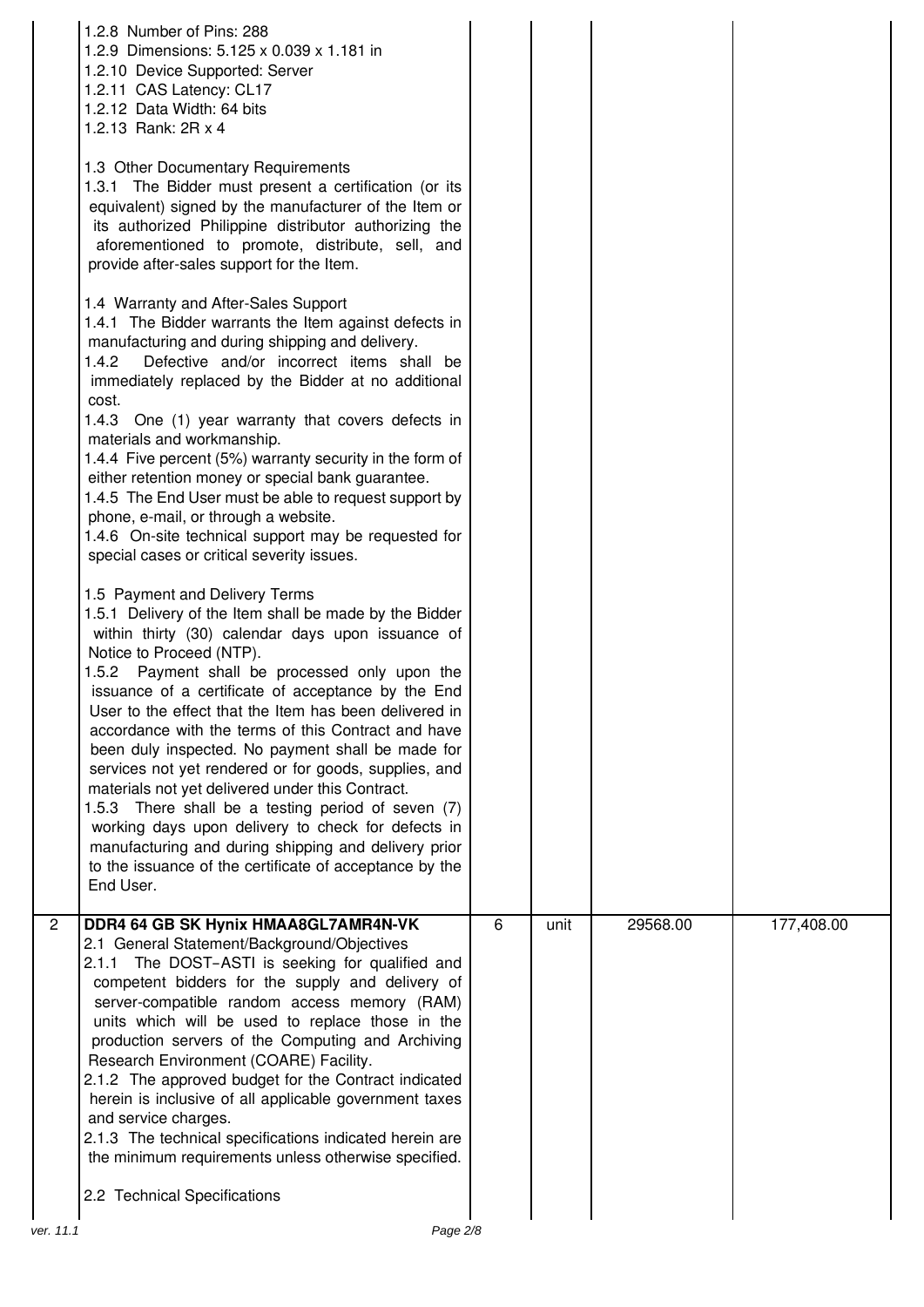|           | 2.2.1 Model: HMAA8GL7AMR4N-VK<br>2.2.1.1 The specified model is crucial for compatibility<br>with the appropriate production servers.<br>2.2.2 Memory Size: 64 GB<br>2.2.3 Form Factor: DIMM<br>2.2.4 Memory Technology: DDR4 SDRAM<br>2.2.5 Memory Speed: 2,400 MHz<br>2.2.6 Voltage: 1.2 V<br>2.2.7 Error Correction Code: ECC<br>2.2.8 Number of Pins: 288<br>2.2.9 Dimensions: 5.125 x 0.039 x 1.181 in<br>2.2.10 Device Supported: Server<br>2.2.11 CAS Latency: CL19<br>2.2.12 Data Width: 64 bits<br>2.2.13 Rank: 4R x 4<br>2.3 Other Documentary Requirements<br>2.3.1 The Bidder must present a certification (or its<br>equivalent) signed by the manufacturer of the Item or<br>its authorized Philippine distributor authorizing the<br>aforementioned to promote, distribute, sell, and<br>provide after-sales support for the Item.<br>2.4 Warranty and After-Sales Support<br>2.4.1 The Bidder warrants the Item against defects in<br>manufacturing and during shipping and delivery.<br>2.4.2<br>Defective and/or incorrect items shall be<br>immediately replaced by the Bidder at no additional<br>cost.<br>2.4.3 One (1) year warranty that covers defects in<br>materials and workmanship.<br>2.4.4 Five percent (5%) warranty security in the form of<br>either retention money or special bank guarantee.<br>2.4.5 The End User must be able to request support by<br>phone, e-mail, or through a website.<br>2.4.6 On-site technical support may be requested for<br>special cases or critical severity issues.<br>2.5 Payment and Delivery Terms<br>2.5.1 Delivery of the Item shall be made by the Bidder<br>within thirty (30) calendar days upon issuance of<br>Notice to Proceed (NTP).<br>2.5.2 Payment shall be processed only upon the<br>issuance of a certificate of acceptance by the End<br>User to the effect that the Item has been delivered in<br>accordance with the terms of this Contract and have<br>been duly inspected. No payment shall be made for<br>services not yet rendered or for goods, supplies, and<br>materials not yet delivered under this Contract.<br>2.5.3 There shall be a testing period of seven (7)<br>working days upon delivery to check for defects in<br>manufacturing and during shipping and delivery prior<br>to the issuance of the certificate of acceptance by the<br>End User. |   |      |         |           |
|-----------|-------------------------------------------------------------------------------------------------------------------------------------------------------------------------------------------------------------------------------------------------------------------------------------------------------------------------------------------------------------------------------------------------------------------------------------------------------------------------------------------------------------------------------------------------------------------------------------------------------------------------------------------------------------------------------------------------------------------------------------------------------------------------------------------------------------------------------------------------------------------------------------------------------------------------------------------------------------------------------------------------------------------------------------------------------------------------------------------------------------------------------------------------------------------------------------------------------------------------------------------------------------------------------------------------------------------------------------------------------------------------------------------------------------------------------------------------------------------------------------------------------------------------------------------------------------------------------------------------------------------------------------------------------------------------------------------------------------------------------------------------------------------------------------------------------------------------------------------------------------------------------------------------------------------------------------------------------------------------------------------------------------------------------------------------------------------------------------------------------------------------------------------------------------------------------------------------------------------------------------------------------------------------------------------------------------------------------------------------------------|---|------|---------|-----------|
| 3         | 16,384 MB DDR4 Samsung M393A2K40CB1-CRC<br>3.1 General Statement/Background/Objectives<br>3.1.1 The DOST-ASTI is seeking for qualified and<br>competent bidders for the supply and delivery of<br>server-compatible random access memory (RAM)<br>units which will be used to replace those in the                                                                                                                                                                                                                                                                                                                                                                                                                                                                                                                                                                                                                                                                                                                                                                                                                                                                                                                                                                                                                                                                                                                                                                                                                                                                                                                                                                                                                                                                                                                                                                                                                                                                                                                                                                                                                                                                                                                                                                                                                                                          | 5 | unit | 5443.20 | 27,216.00 |
| ver. 11.1 | Page 3/8                                                                                                                                                                                                                                                                                                                                                                                                                                                                                                                                                                                                                                                                                                                                                                                                                                                                                                                                                                                                                                                                                                                                                                                                                                                                                                                                                                                                                                                                                                                                                                                                                                                                                                                                                                                                                                                                                                                                                                                                                                                                                                                                                                                                                                                                                                                                                    |   |      |         |           |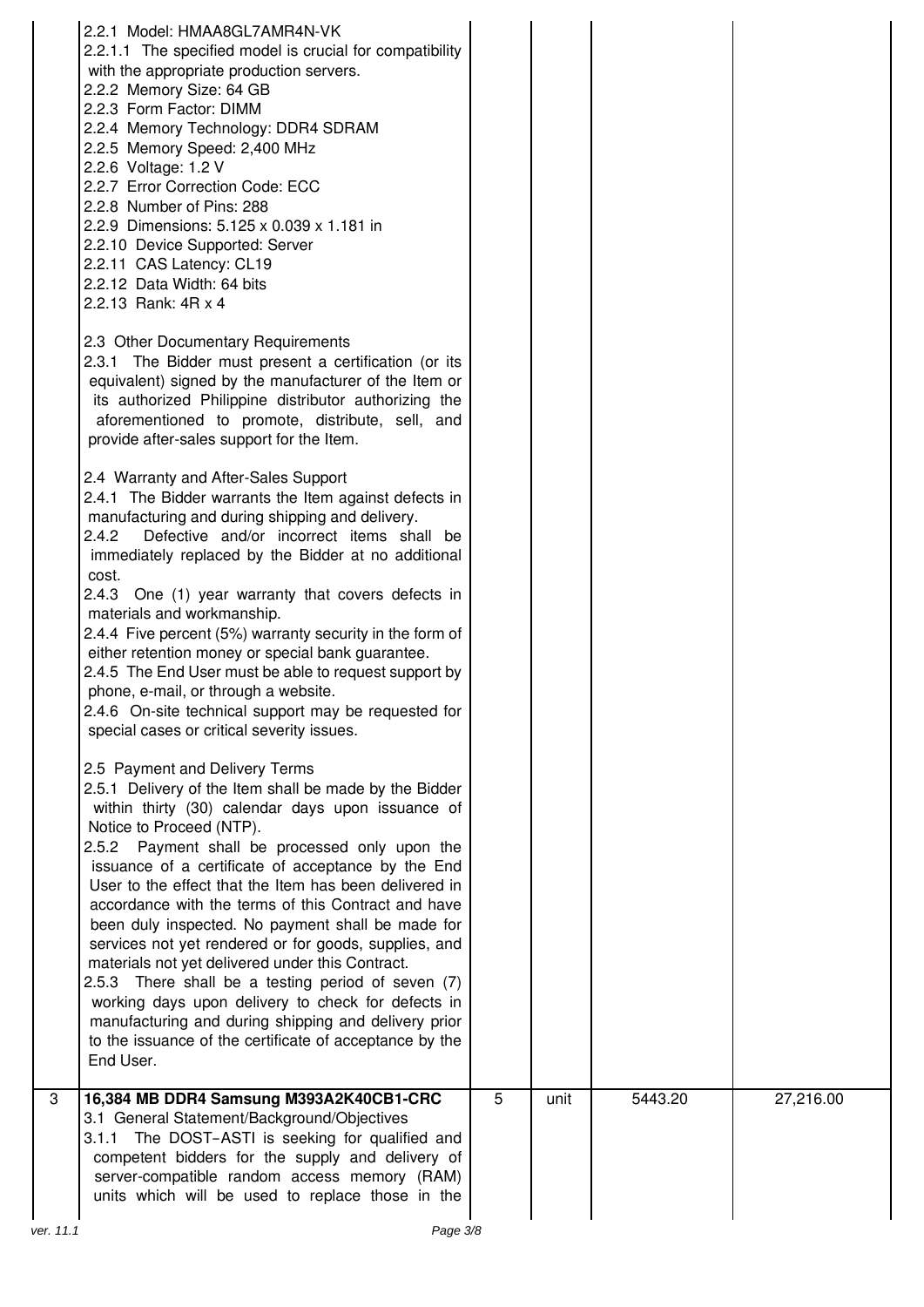production servers of the Computing and Archiving Research Environment (COARE) Facility. 3.1.2 The approved budget for the Contract indicated herein is inclusive of all applicable government taxes and service charges. 3.1.3 The technical specifications indicated herein are the minimum requirements unless otherwise specified. 3.2 Technical Specifications 3.2.1 Model: M393A2K40CB1-CRC 3.2.1.1 The specified model is crucial for compatibility with the appropriate production servers. 3.2.2 Memory Size: 16,384 MB 3.2.3 Form Factor: DIMM 3.2.4 Memory Technology: DDR4 SDRAM 3.2.5 Memory Speed: 2,400 MHz 3.2.6 Voltage: 1.2 V 3.2.7 Error Correction Code: ECC 3.2.8 Number of Pins: 288 3.2.9 Dimensions: 5.125 x 0.039 x 1.181 in 3.2.10 Device Supported: Server 3.2.11 CAS Latency: CL17 3.2.12 Data Width: 64 bits 3.2.13 Rank: 1R x 4 3.3. Other Documentary Requirements 3.3.1 The Bidder must present a certification (or its equivalent) signed by the manufacturer of the Item or its authorized Philippine distributor authorizing the aforementioned to promote, distribute, sell, and provide after-sales support for the Item. 3.4 Warranty and After-Sales Support 3.4.1 The Bidder warrants the Item against defects in manufacturing and during shipping and delivery. 3.4.2 Defective and/or incorrect items shall be immediately replaced by the Bidder at no additional cost. 3.4.3 One (1) year warranty that covers defects in materials and workmanship. 3.4.4 Five percent (5%) warranty security in the form of either retention money or special bank guarantee. 3.4.5 The End User must be able to request support by phone, e-mail, or through a website. 3.4.6 On-site technical support may be requested for special cases or critical severity issues. 3.5 Payment and Delivery Terms 3.5.1 Delivery of the Item shall be made by the Bidder within thirty (30) calendar days upon issuance of Notice to Proceed (NTP). 3.5.2 Payment shall be processed only upon the issuance of a certificate of acceptance by the End User to the effect that the Item has been delivered in accordance with the terms of this Contract and have been duly inspected. No payment shall be made for services not yet rendered or for goods, supplies, and materials not yet delivered under this Contract. 3.5.3 There shall be a testing period of seven (7) working days upon delivery to check for defects in manufacturing and during shipping and delivery prior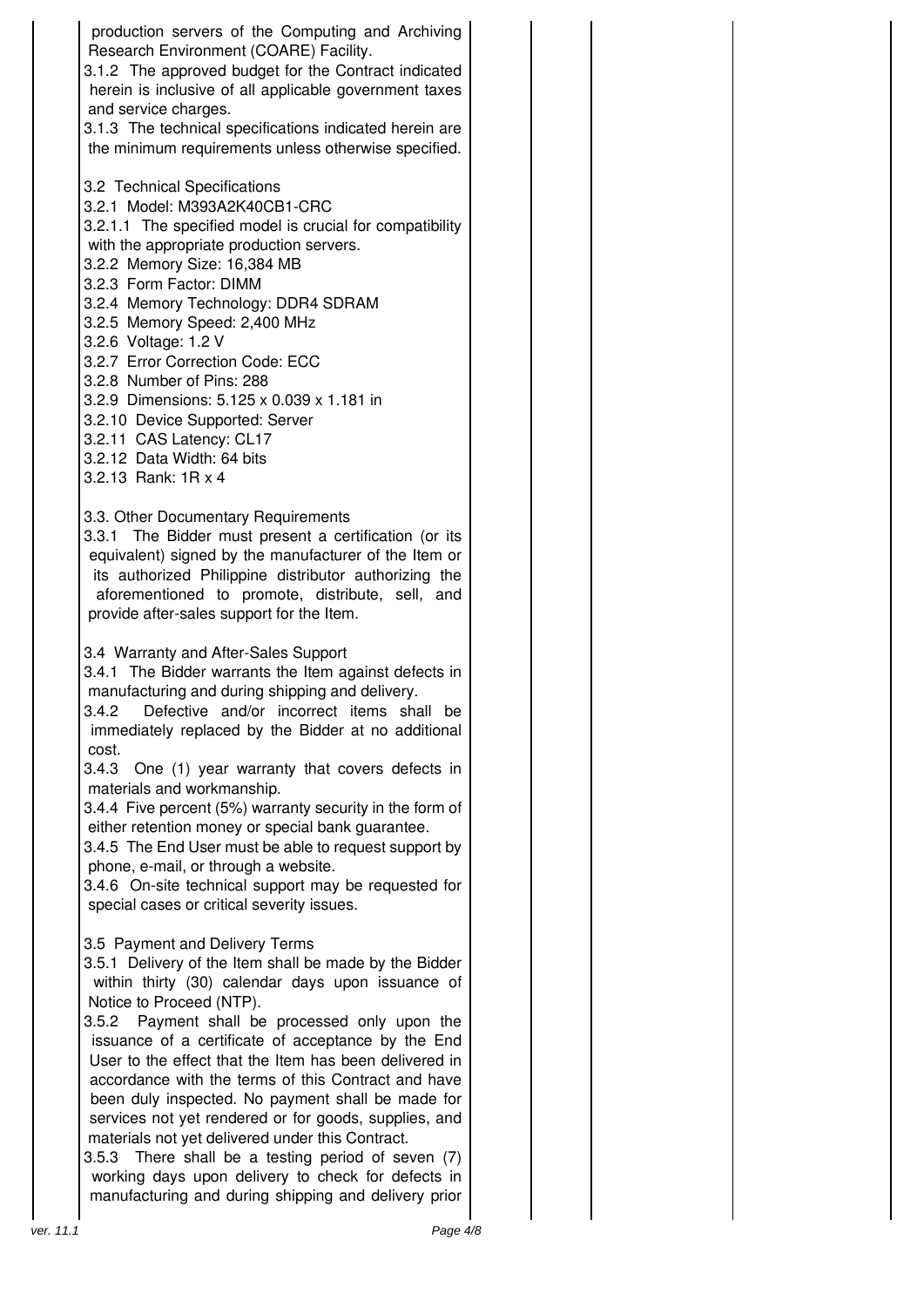| to the issuance of the certificate of acceptance by the<br>End User.                                                                                                                                                                                                                                                                                                                                                                                                                                                                                                                                                                                                                                                                                                                                                                                                                  |                |      |         |           |
|---------------------------------------------------------------------------------------------------------------------------------------------------------------------------------------------------------------------------------------------------------------------------------------------------------------------------------------------------------------------------------------------------------------------------------------------------------------------------------------------------------------------------------------------------------------------------------------------------------------------------------------------------------------------------------------------------------------------------------------------------------------------------------------------------------------------------------------------------------------------------------------|----------------|------|---------|-----------|
| <b>MB</b><br>Semiconductor<br>$\overline{4}$<br>8,192<br>DDR4<br><b>Hynix</b><br>HMA41GR7AFR4N-TF<br>4.1 General Statement/Background/Objectives<br>4.1.1 The DOST-ASTI is seeking for qualified and<br>competent bidders for the supply and delivery of<br>server-compatible random access memory (RAM)<br>units which will be used to replace those in the<br>production servers of the Computing and Archiving<br>Research Environment (COARE) Facility.<br>4.1.2 The approved budget for the Contract indicated<br>herein is inclusive of all applicable government taxes<br>and service charges.<br>4.1.3 The technical specifications indicated herein are<br>the minimum requirements unless otherwise specified.                                                                                                                                                              | $\overline{5}$ | unit | 2866.75 | 14,333.75 |
| 4.2 Technical Specifications<br>4.2.1 Model: HMA41GR7AFR4N-TF<br>4.2.1.1 The specified model is crucial for compatibility<br>with the appropriate production servers.<br>4.2.2 Memory Size: 8,192 MB<br>4.2.3 Form Factor: DIMM<br>4.2.4 Memory Technology: DDR4 SDRAM<br>4.2.5 Memory Speed: 2,400 MHz<br>4.2.6 Voltage: 1.2 V<br>4.2.7 Error Correction Code: ECC<br>4.2.8 Number of Pins: 288<br>4.2.9 Dimensions: 5.125 x 0.039 x 1.181 in<br>4.2.10 Device Supported: Server<br>4.2.11 CAS Latency: CL15<br>4.2.12 Data Width: 64 bits<br>4.2.13 Rank: 1R x 4<br>4.3. Other Documentary Requirements<br>4.3.1 The Bidder must present a certification (or its<br>equivalent) signed by the manufacturer of the Item or<br>its authorized Philippine distributor authorizing the<br>aforementioned to promote, distribute, sell, and<br>provide after-sales support for the Item. |                |      |         |           |
| 4.4 Warranty and After-Sales Support<br>4.4.1 The Bidder warrants the Item against defects in<br>manufacturing and during shipping and delivery.<br>4.4.2<br>Defective and/or incorrect items shall be<br>immediately replaced by the Bidder at no additional<br>cost.<br>4.4.3 One (1) year warranty that covers defects in<br>materials and workmanship.<br>4.4.4 Five percent (5%) warranty security in the form of<br>either retention money or special bank guarantee.<br>4.4.5 The End User must be able to request support by<br>phone, e-mail, or through a website.<br>4.4.6 On-site technical support may be requested for<br>special cases or critical severity issues.<br>4.5 Payment and Delivery Terms<br>4.5.1 Delivery of the Item shall be made by the Bidder<br>within thirty (30) calendar days upon issuance of<br>Notice to Proceed (NTP).                       |                |      |         |           |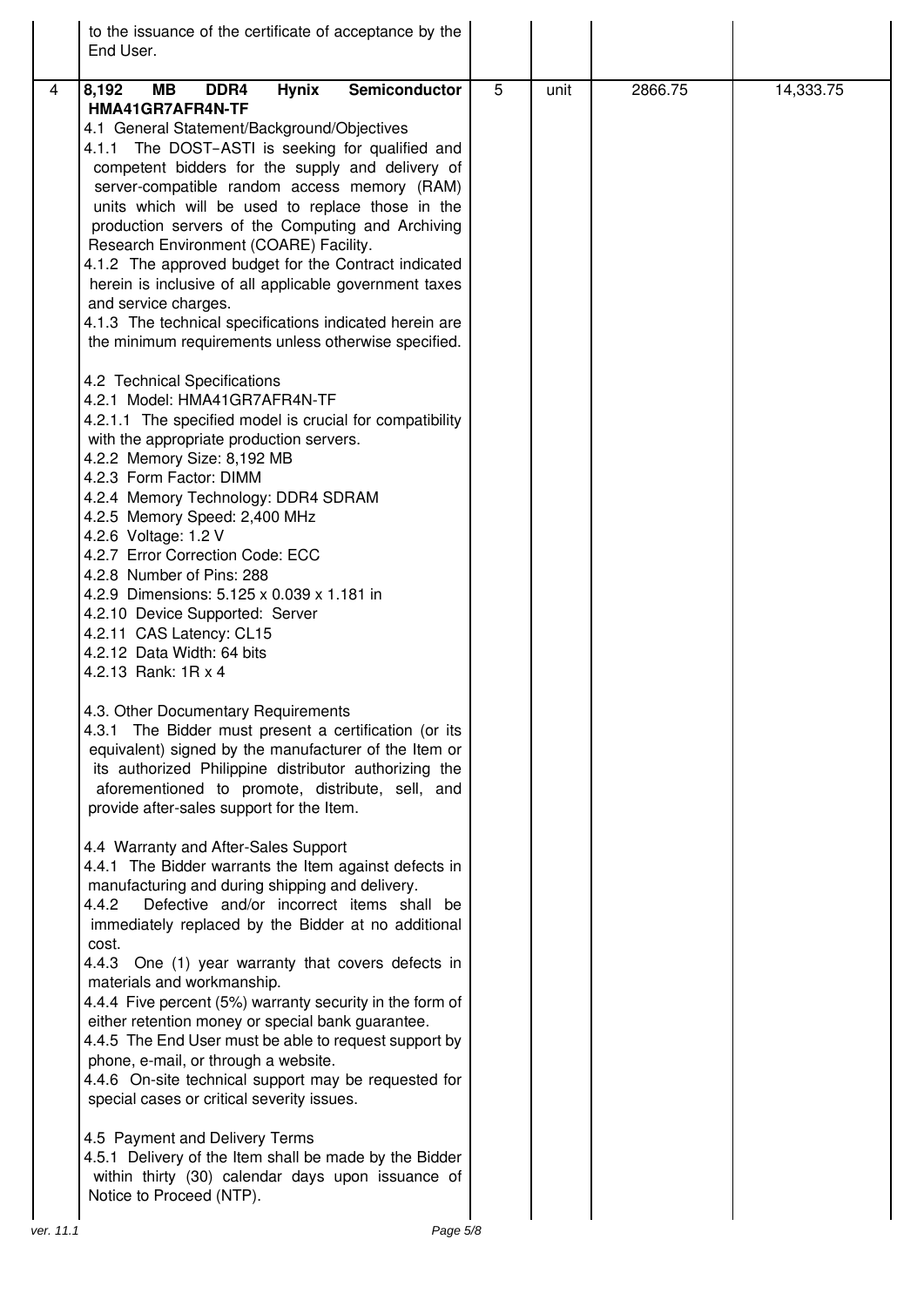|                 | 4.5.2 Payment shall be processed only upon the<br>issuance of a certificate of acceptance by the End<br>User to the effect that the Item has been delivered in<br>accordance with the terms of this Contract and have<br>been duly inspected. No payment shall be made for<br>services not yet rendered or for goods, supplies, and<br>materials not yet delivered under this Contract.<br>4.5.3 There shall be a testing period of seven (7)<br>working days upon delivery to check for defects in<br>manufacturing and during shipping and delivery prior<br>to the issuance of the certificate of acceptance by the<br>End User.                                                                                                                                                                                                                                                                                                                                                                                                                                                                                                                                                                                                                                                                                                                                                                                                                                                                                                                                                                                                                                                                                                                                                                                                                                                                                                                                                                                              |   |      |         |           |
|-----------------|----------------------------------------------------------------------------------------------------------------------------------------------------------------------------------------------------------------------------------------------------------------------------------------------------------------------------------------------------------------------------------------------------------------------------------------------------------------------------------------------------------------------------------------------------------------------------------------------------------------------------------------------------------------------------------------------------------------------------------------------------------------------------------------------------------------------------------------------------------------------------------------------------------------------------------------------------------------------------------------------------------------------------------------------------------------------------------------------------------------------------------------------------------------------------------------------------------------------------------------------------------------------------------------------------------------------------------------------------------------------------------------------------------------------------------------------------------------------------------------------------------------------------------------------------------------------------------------------------------------------------------------------------------------------------------------------------------------------------------------------------------------------------------------------------------------------------------------------------------------------------------------------------------------------------------------------------------------------------------------------------------------------------------|---|------|---------|-----------|
| $5\phantom{.0}$ | 16,384<br><b>Hynix</b><br>Semiconductor<br>DDR <sub>3</sub><br>MВ<br>HMT42GR7BFR4C-RD<br>5.1 General Statement/Background/Objectives<br>5.1.1 The DOST-ASTI is seeking for qualified and<br>competent bidders for the supply and delivery of<br>server-compatible random access memory (RAM)<br>units which will be used to replace those in the<br>production servers of the Computing and Archiving<br>Research Environment (COARE) Facility.<br>5.1.2 The approved budget for the Contract indicated<br>herein is inclusive of all applicable government taxes<br>and service charges.<br>5.1.3 The technical specifications indicated herein are<br>the minimum requirements unless otherwise specified.<br>5.2 Technical Specifications<br>5.2.1 Model: HMT42GR7BFR4C-RD<br>5.2.1.1 The specified model is crucial for compatibility<br>with the appropriate production servers.<br>5.2.2 Memory Size: 16,384 MB<br>5.2.3 Form Factor: DIMM<br>5.2.4 Memory Technology: DDR3 SDRAM<br>5.2.5 Memory Speed: 2,400 MHz<br>5.2.6 Voltage: 1.2 V<br>5.2.7 Error Correction Code: ECC<br>5.2.8 Number of Pins: 288<br>5.2.9 Dimensions: 5.125 x 0.039 x 1.181 in<br>5.2.10 Device Supported: Server<br>5.2.11 CAS Latency: CL13<br>5.2.12 Data Width: 64 bits<br>5.2.13 Rank: 2R x 4<br>5.3. Other Documentary Requirements<br>5.3.1 The Bidder must present a certification (or its<br>equivalent) signed by the manufacturer of the Item or<br>its authorized Philippine distributor authorizing the<br>aforementioned to promote, distribute, sell, and<br>provide after-sales support for the Item.<br>5.4 Warranty and After-Sales Support<br>5.4.1 The Bidder warrants the Item against defects in<br>manufacturing and during shipping and delivery.<br>5.4.2<br>Defective and/or incorrect items shall be<br>immediately replaced by the Bidder at no additional<br>cost.<br>5.4.3 One (1) year warranty that covers defects in<br>materials and workmanship.<br>5.4.4 Five percent (5%) warranty security in the form of | 5 | unit | 8225.28 | 41,126.40 |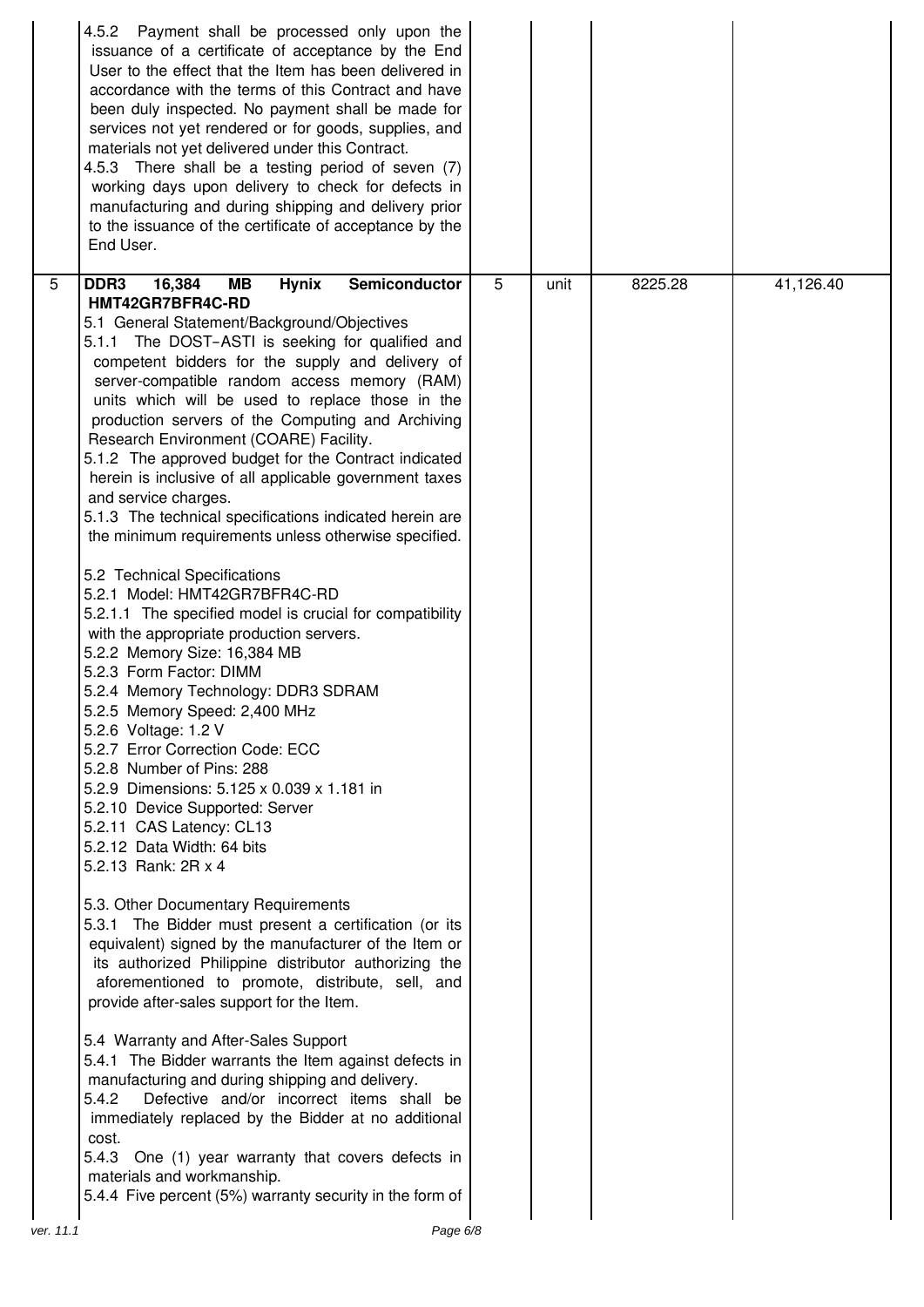| TOTAL APPROVED BUDGET FOR THE CONTRACT (ABC):<br>Php 408,013.15                                                                                                                                                                                                                                                                                                                                                                                                                                                                                                                                                                                                                                                                                                                                                                                                                                                                                                                                                         |  |  |  |  |  |
|-------------------------------------------------------------------------------------------------------------------------------------------------------------------------------------------------------------------------------------------------------------------------------------------------------------------------------------------------------------------------------------------------------------------------------------------------------------------------------------------------------------------------------------------------------------------------------------------------------------------------------------------------------------------------------------------------------------------------------------------------------------------------------------------------------------------------------------------------------------------------------------------------------------------------------------------------------------------------------------------------------------------------|--|--|--|--|--|
| 5.4.5 The End User must be able to request support by<br>phone, e-mail, or through a website.<br>5.4.6 On-site technical support may be requested for<br>special cases or critical severity issues.<br>5.5 Payment and Delivery Terms<br>5.5.1 Delivery of the Item shall be made by the Bidder<br>within thirty (30) calendar days upon issuance of<br>Notice to Proceed (NTP).<br>5.5.2 Payment shall be processed only upon the<br>issuance of a certificate of acceptance by the End<br>User to the effect that the Item has been delivered in<br>accordance with the terms of this Contract and have<br>been duly inspected. No payment shall be made for<br>services not yet rendered or for goods, supplies, and<br>materials not yet delivered under this Contract.<br>5.5.3 There shall be a testing period of seven (7)<br>working days upon delivery to check for defects in<br>manufacturing and during shipping and delivery prior<br>to the issuance of the certificate of acceptance by the<br>End User. |  |  |  |  |  |
| either retention money or special bank guarantee.                                                                                                                                                                                                                                                                                                                                                                                                                                                                                                                                                                                                                                                                                                                                                                                                                                                                                                                                                                       |  |  |  |  |  |

# **GUIDELINES**

### **A. Content and Format of Quotations**

- 1. The Quotation/s must include the RFQ Number or the PR Number indicated above
- 2. Bidders must specify the BRAND NAMES and MODEL NAMES/NUMBER for the following goods:
	- a. Computer and electronic equipment and its accessories or peripherals
	- b. Software applications, programs, and digital licenses
	- c. Commercial off-the-shelf electronic devices or components
- 3. The Quotation/s must indicate the registered business name of the company (or individual), business address and contact number. It must also include the full name and signature of the company's authorized representative.
- 4. BIR Certificate of Registration for new DOST-ASTI suppliers.

#### **B. Eligibiliy Requirements**

Pursuant to Annex "H" or Consolidated Guidelines for the Alternative Methods of Procurement of the 2016 Implementing Rules and Regulations (IRR) of Republic Act (RA) No. 9184, the following documents shall be submitted except for Repeat Order, Shopping under Section 52.1(a), and Negotiated Procurement under Sections 53.1 (Two-Failed Biddings), and 53.5 (Agency-to-Agency):

#### **For Procurement of Goods**

- 1. Upon submission of quotation
	- a. Valid PhilGEPS Registration Number / Organization ID
	- b. Valid Mayor's/Business Permit
- 2. Upon issuance of Notice of Award (NOA)
	- a. Omnibus Sworn Statement (shall be required only for procurement projects with ABC above P50,000.00)
	- b. Income/Business Tax Return (For ABCs above P500,000.00)

#### **For Procurement of Infrastructure**

- 1. Upon submission of quotation
	- a. Valid PhilGEPS Registration Number / Organization ID
	- b. Valid Mayor's/Business Permit
	- c. Valid PCAB License